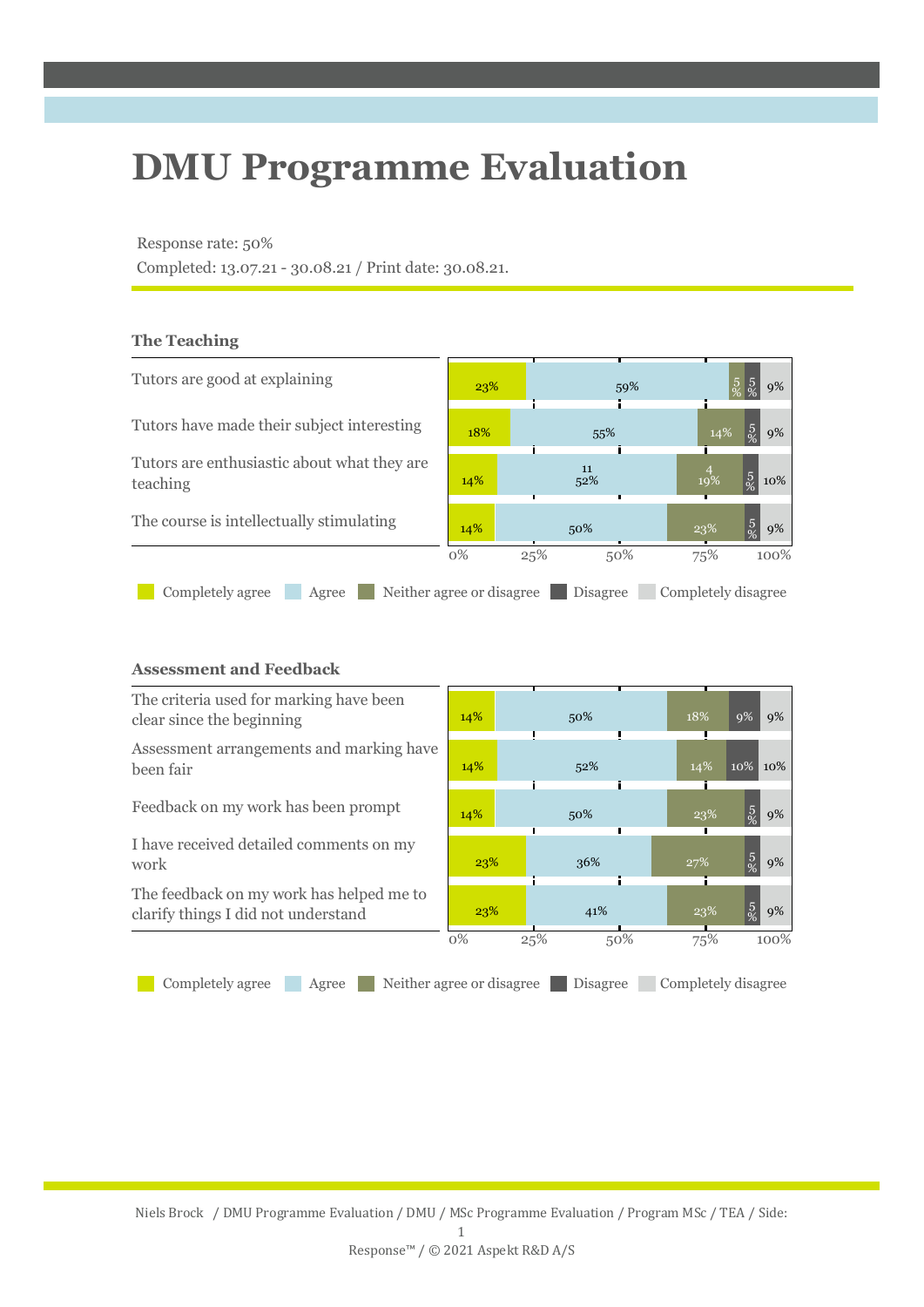# **Academic Support** I have received sufficient advice and support with my studies 9% 64% 9% 9% 9% I have been able to contact the staff when I needed to 14% 41% 27% 9% 9% Good advice was available when I needed to make choices concerning my studies 18% 18% 50% 50% 18% % 9% 0% 25% 50% 75% 100% Completely agree Agree Neither agree or disagree Disagree Completely disagree

## **Organisation and Management**



I have been able to access general IT resources when I needed to  $15\%$   $15\%$  50%  $5\%$  30%  $5\%$ 

I have been able to access specialised equipment, facilities, or rooms when I needed to

 $15\%$  65% 10% 5%5% The rooms used for teaching were suitable 10% 60% 15% 10% 5% 0% 25% 50% 75% 100% Completely agree Agree Neither agree or disagree Disagree Completely disagree

Niels Brock / DMU Programme Evaluation / DMU / MSc Programme Evaluation / Program MSc / TEA / Side: 2 Response™ / © 2021 Aspekt R&D A/S